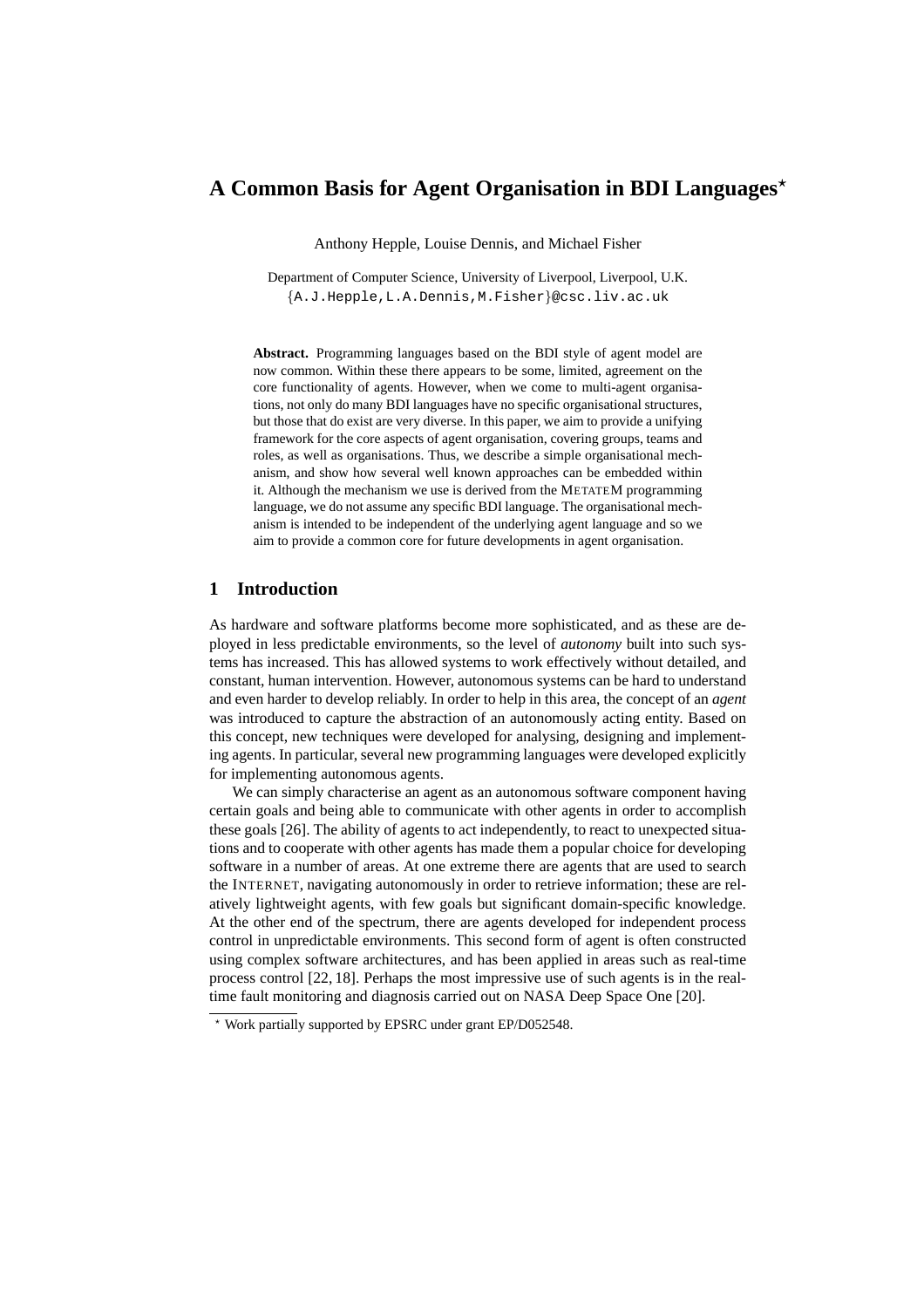The key reason why an agent-based approach is advantageous in the modelling and programming of autonomous systems, is that it permits the clear and concise representation, not just of *what* the autonomous components within the system do, but *why* they do it. This allows us to abstract away from low-level control aspects and to concentrate on the key feature of autonomy, namely the goals the component has and the choices it makes towards achieving its goals. Thus, in modelling a system in terms of agents, we often describe each agent's *beliefs* and *goals*, which in turn determine the agent's *intentions*. Such agents then make decisions about what action to perform, given their beliefs and goals/intentions. This kind of approach has been popularised through the influential BDI (Belief-Desire-Intention) model of agent-based systems [22]. This representation of behaviour using *mental* notions has several benefits. The first is that, ideally, it abstracts away from low-level issues: we simply present some goal that we wish to be achieved, and we expect it to act as an agent would given such a goal. Secondly, because we are used to understanding and predicting the behaviour of rational agents, the behaviour of autonomous software should be relatively easy for humans to understand and predict too. Not surprisingly, therefors, the BDI approach to agent modelling has been successful and has led to many novel programming languages based (at least in some part) upon this model; these are often termed *BDI Languages*. Although a wide variety of such languages have been developed [2] few have strong and flexible mechanisms for *organising* multiple agents, and those that do provide no agreement on their organisational mechanisms. Thus, while BDI languages have converged to a common core relating to the activity of individual agents [9], no such convergence is apparent in terms of multi-agent structuring.

Our overall aim is to provide a common logically based framework for BDI style agent programming (which incorporates organisational aspects) to facilitate agent verification [4]. As a result a clear goal is to develop a simple, intuitive and semantically consistent organisation mechanism. In this paper we show how a simple model can, in BDI languages, encompass many proposed models of multi-agent organisation and teamwork. The formal semantics of this approach is considered in detail in [10].

**Paper Structure** Section 2 surveys some of the leading approaches to agent organisation that have already been proposed and illustrates their diverse nature. In Section 3 we describe the structuring mechanism we propose for unifying the multi-agent concepts. Section 4 demonstrates how our framework can be used to model concepts such as joint-intentions, roles, etc., which form the basis of the approaches surveyed in Section 2. Finally, in Section 5, we provide concluding remarks and outline future work.

# **2 Approaches to Agent Organisation**

In this section we overview some of the key approaches to the organisation of agents that have been proposed. It is important to note that we are particularly concerned with *rational agents*, predominantly using the BDI model of computation. While we have not listed *all* approaches, the selection we give covers many of the leading attempts at teamwork, organisational structuring and role-based computation. In addition, while we are primarily interested in developing BDI languages with clear logical semantics and logic-based mechanisms, we also consider organisational approaches beyond this class.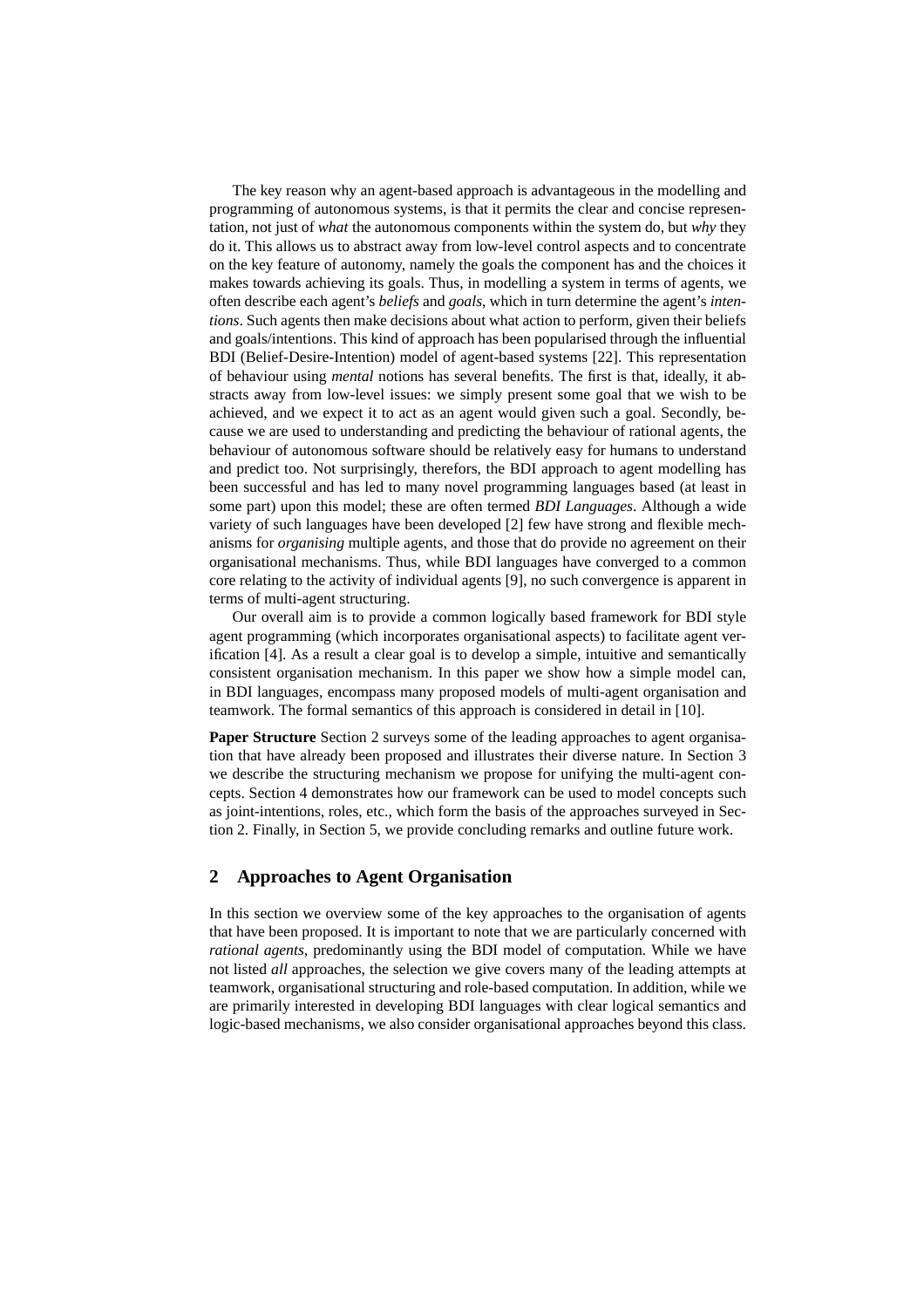#### **2.1 Cohen and Levesque:** *Joint Intentions*

Offering a respected philosophical view on agent co-operation, Cohen and Levesque produced a significant paper 'Teamwork' [8] extending previous work [19, 6, 7]. They persuasively argue that a team of agents should *not* be modelled as an aggregate agent but propose new (logical) concepts of *joint intentions*, *joint commitments* and *joint persistent goals* to ensure that teamwork does not break down due to any divergence of individual team members' beliefs or intentions. The authors' proposals oblige agents working in a team to retain team goals until it is mutually agreed amongst team members that a goal has now been achieved, is no longer relevant, or is impossible. This level of commitment is stronger than an agent's commitment to its individual goals which are dropped the moment it (individually) believes they are satisfied. Joint intentions can be reduced to individual intentions if supplemented with mutual beliefs.

#### **2.2 Tidhar, Cavedon and Rao:** *Team-Oriented Programming*

Tidhar [24] introduced the concept of *team-oriented programming* with social structure. Essentially this is an agent-centred approach that defines joint goals and intentions for teams but stops short of forcing individual team members to adopt those goals and intentions. An attempt to clarify the definition of a 'team' and what team formation entails is made using concepts such as 'mind-set synchronisation' and 'role assignment'. Team behaviour is defined by a temporal ordering of plans which guided (but did not constrain) agent behaviour. A social structure is proposed by the creation of *command* and *control* teams which assign roles, identify sub-teams and permit inter-team relationships. In [5], the authors formalise their ideas of social structure with concepts of commitment expressed using modal logic.

#### **2.3 Ferber, Gutknecht and Michel:** *Roles and Organisations*

Ferber *et al.* [11] present the case for an organisational-centred approach to the design and engineering of complex multi-agent systems. They cite disadvantages of the predominant agent-centred approaches such as: lack of access rights control; inability to accommodate heterogeneous agents; and inappropriate abstraction for describing organisational scenarios. The authors propose a model for designing language independent multi-agent systems in terms of *agents*, *roles* and *groups*. Agents and groups are proposed as distinct first class entities although it is suggested that an agent ought to be able to transform itself into a group. (We will see later that this is close to our approach.)

In [12], Ferber continues to argue for an organisational-centred approach, advocating the complete omission of mental states at the organisational level, defining an organisation of agents in terms of its capabilities, constraints, roles, group tasks and interaction protocols. Clearly articulated here is a manifesto of design principles.

### **2.4 Pynadath and Tambe:** *TEAMCORE*

Pynadath *et al.* [21] describe their interpretation of 'team-oriented programming' that aims to organise groups of heterogeneous agents to achieve team goals. A framework for defining teams is given that provides the following concepts: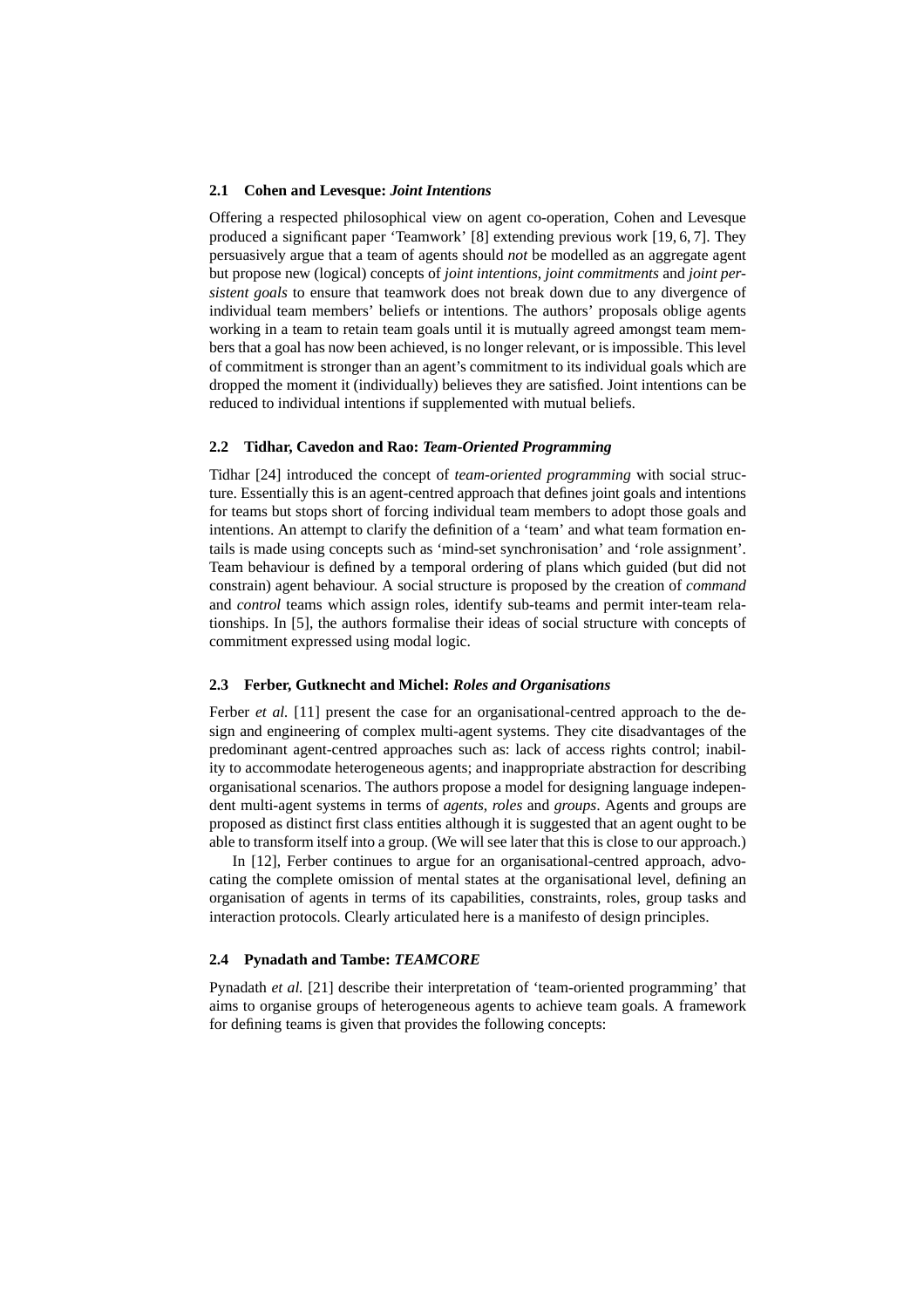*Team* — an agent without domain abilities; *Team-ready* — agents with domain abilities that can interface with a team agent; *Sub-goal* — a goal that contributes to the team goal; and *Task* — the allocation of a sub-goal to a team-ready agent.

An implementation of their framework, TEAMCORE, provides organisational functionality such as multicast communication between agents, assigning tasks, maintaining group beliefs and maintaining hierarchies of agents (by role). Heterogeneous agents are accommodated by wrapper agents that act as proxies for the domain agent.

#### **2.5 Fisher, Ghidini and Hirsch:** *Groups as Agents*

Beginning within the context of executable temporal logics [1], Fisher *et al.* produced a eries of papers [15, 14, 16, 13] that developed the METATEM language into a generalised approach for expressing dynamic distributed computations. As we will see more about this model in Section 3, we just provide a brief outline below.

Organisational structuring within the METATEM language [13] consists of a simple nested grouping structure where groups comprise communicating elements (objects, agents, or other software components). The key aspect of this approach is that groups themselves are also agents, providing a homogeneous, simple, yet expressive, model. In [14], it is argued that systems composed of components as diverse as objects, web services and abstract features can be modelled within this general approach.

#### **2.6 Hubner, Sichman and Boissier: ¨** *Roles and Permissions*

Hübner *et al.* believed that the agent organisational frameworks proposed prior to their 2002 paper [17] overlooked the significant relationship between structural and functional properties of an organisation. Thus, in [17], they propose a three component approach to the specification of agent organisations that combines independent structural and functional specifications with a deontic specification, the latter defining, among other things, the roles (structural) having permission to carry out group tasks (functional). The approach provides a proliferation of constructs for specifying multi-agent systems, including the ability to concisely express many additional aspects, such as:

- **–** the ability to specify *compatibility* of group membership, akin to the members of a government expressing a conflict of interest;
- **–** enabling the *cardinality* of group membership to be defined and thus defining a well formed group as a group who's membership is between its specified minimum and maximum size;
- **–** the ability to express a variance in the agents' permissions over time.

It is argued that such an approach improves the efficiency of multi-agent systems by focusing agents on the organisation's goals. However, we note that of all the proposals discussed in this section this approach applies the most restrictions to agent autonomy.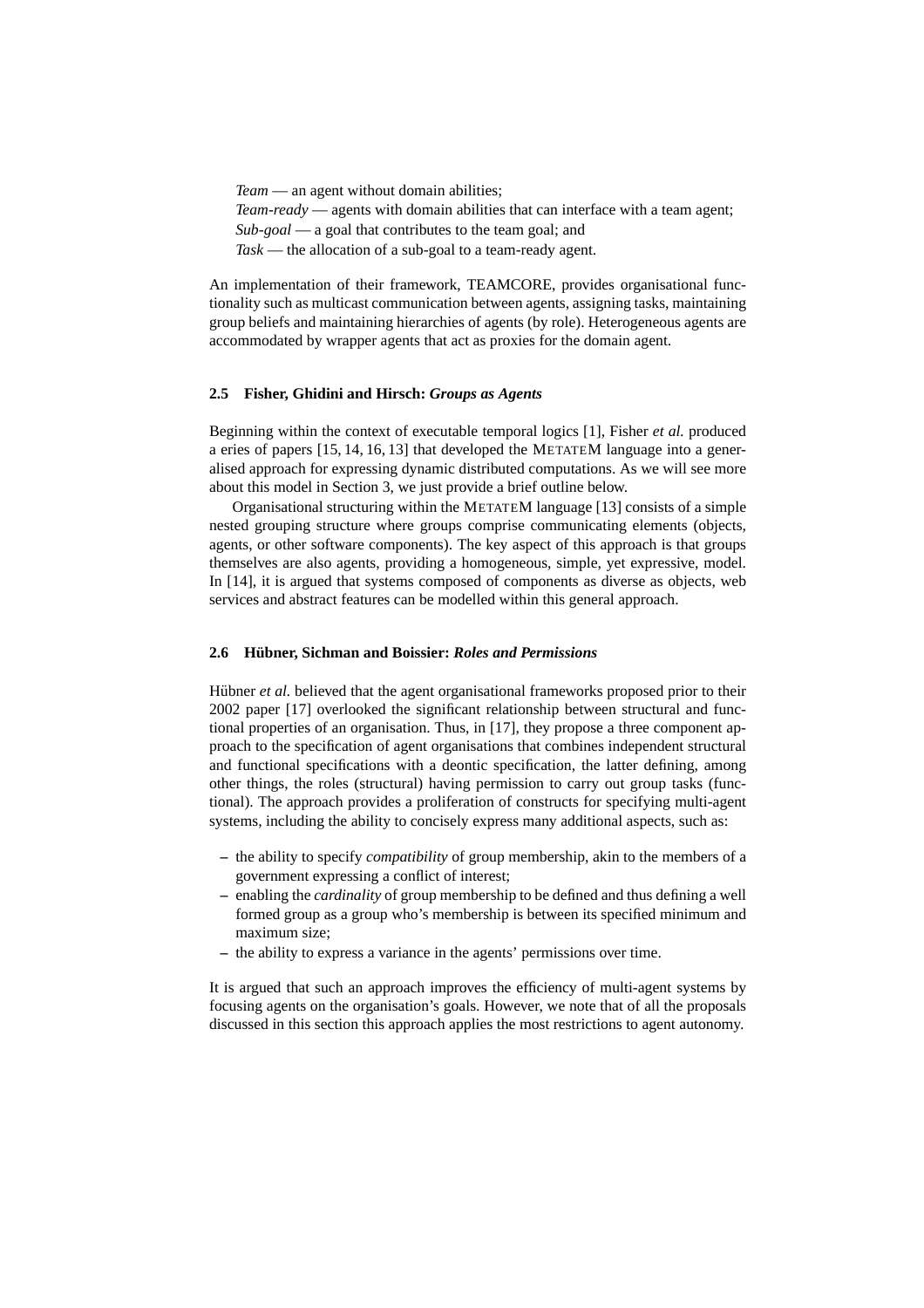#### **2.7 Summary**

It should be noted that none of the above organisational approaches can comprehensively model all forms of co-operative multi-agent systems. Rather they represent attempts to discover practical and beneficial ways of specifying distributed computational systems, and facilitating the focus of computation on a system's main purpose whilst not compromising the autonomy of the system's components. In achieving this aim it may be convenient to categorise groups of agents in terms of cohesion and co-operation. For instance, a *group* of agents may be individually autonomous, existing as a group solely due to their proximity to one another rather than their co-operation. In contrast, the word *team*, implies a high degree of co-operation and adhesion with an *organisation* fitting somewhere in between. As Cohen stated in [8]

"teamwork is more than co-ordinated individual behaviour".

Thus, the more expressive proposals reviewed here enable the specification of more cohesive groups but often at significant cost to the agents involved.

### **3 Structuring Mechanisms**

The approach we propose is based on that of METATEM described previously [13]. However, we advocate this grouping approach, independent of the underlying language for agents. The aim of our grouping structure is to provide a simple organisational construct that enables the definition of a wide range of multi-agent systems — from unstructured collections of uncoordinated agents to complex systems that are often described using the high-level abstractions described in the last section.

The basic restrictions we put on any underlying language is that, as in most BDIbased languages, there are logically coherent mechanisms for explicitly describing *beliefs* and *goals*. As in the METATEM framework, the grouping approach involves very few additional constructs within the language [10]. Specifically, we require just two additional elements within each agent's state. We also, as is common, require that firstclass elements, such as beliefs, goals, etc, can be communicated between agents. Delivery of messages should be guaranteed, though the delay between send and receipt is not fixed. Finally, we expect asynchronously concurrent execution of agents.

#### **3.1 Extending Agents**

Assuming that the underlying agent language can describe the behaviour of an agent, as has been shown for example in [9], we now extend the concept of agent with two sets, Content and Context. The agent's Content describes the set of agents it contains, while the agent's Context describes a set of agents it is contained within. Thus, the formal definition of an agent is as follows [15].

> Agent ::= Behaviour: Specification Content:  $P(Agent)$ Context:  $P(Agent)$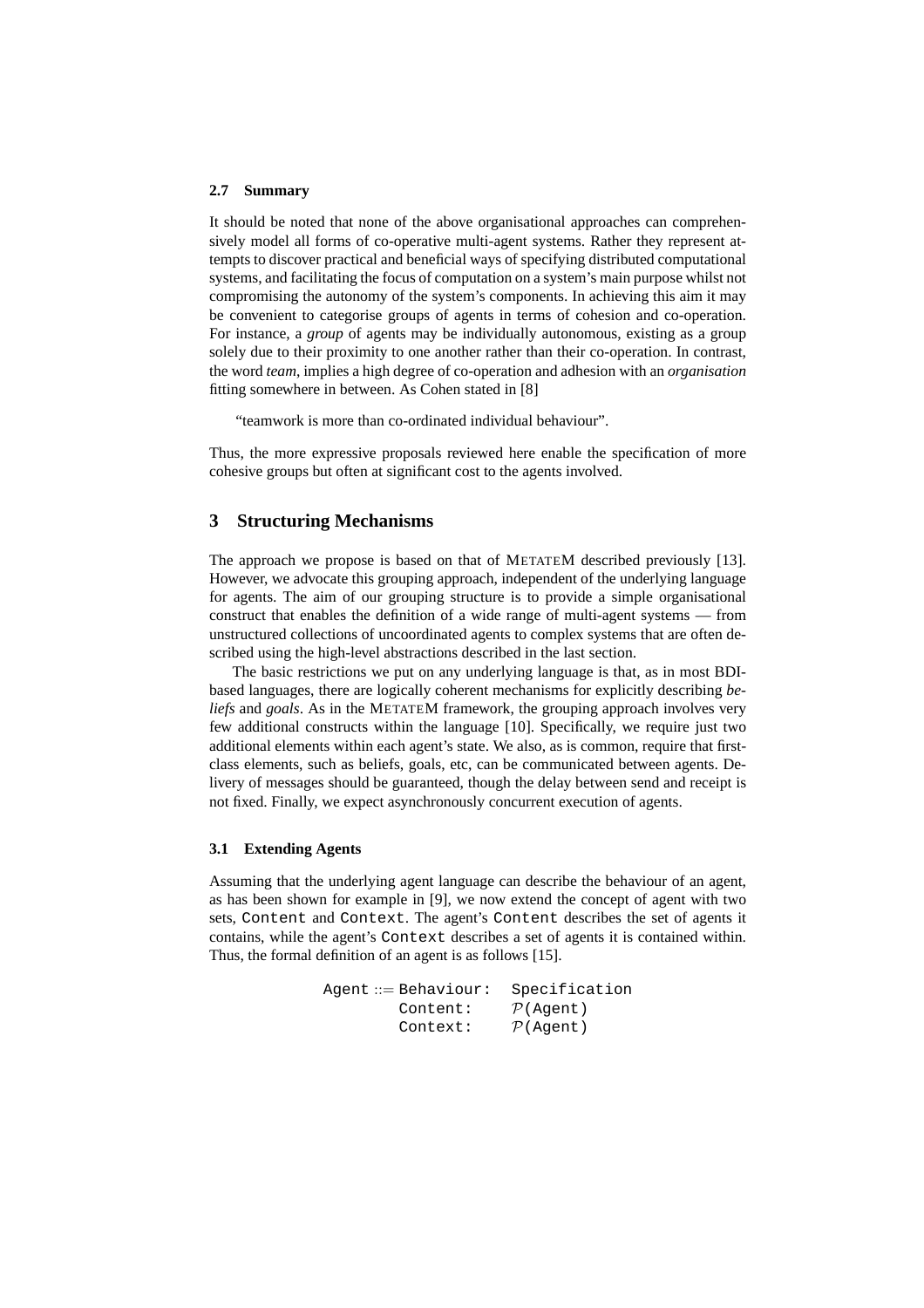Here,  $P(Agent)$  are sets of agents and Specification is the description of the individual agent's behaviour, given as appropriate in the target BDI language.

On the right, we provide a graphical representation of such an agent. The agent (the circle) resides within a Context and itself comprises its own behavioural layer and its Content. This Content can again contain further agents. Note that, for formal development purposes, the Behaviour may well be a logical specification.



The addition of Content and Context sets to each agent provides significant flexibility for agent organisation. Agent teams, groups or organisations, which might alternatively be seen as separate entities, are now just agents with non-empty Content. This allows these organisations to be hierarchical and dynamic, and so, as we will see later, provides possibilities for a multitude of other co-ordinated behaviours. Similarly, agents can have several agents within their Context. Not only does this allow agents to be part of several organisational structures simultaneously, but it allows the agent to benefit from Context representing diverse attributes/behaviours. So an agent might be in a context related to its physical locality (i.e. agents in that set are 'close' to each other), yet also might be in a context that provides certain roles or abilities. Intriguingly, agents can be within many, overlapping and diverse, contexts. This gives the ability to produce complex organisations, in a way similar to multiple inheritance in traditional object/concept systems. For example, see Fig. 1 for sample configurations.



**Fig. 1.** A selection of possible organisation structures.

An important aspect is that this whole structure is very dynamic. Agents can move in and out of Content and Context sets, while new agents (and, hence, organisa-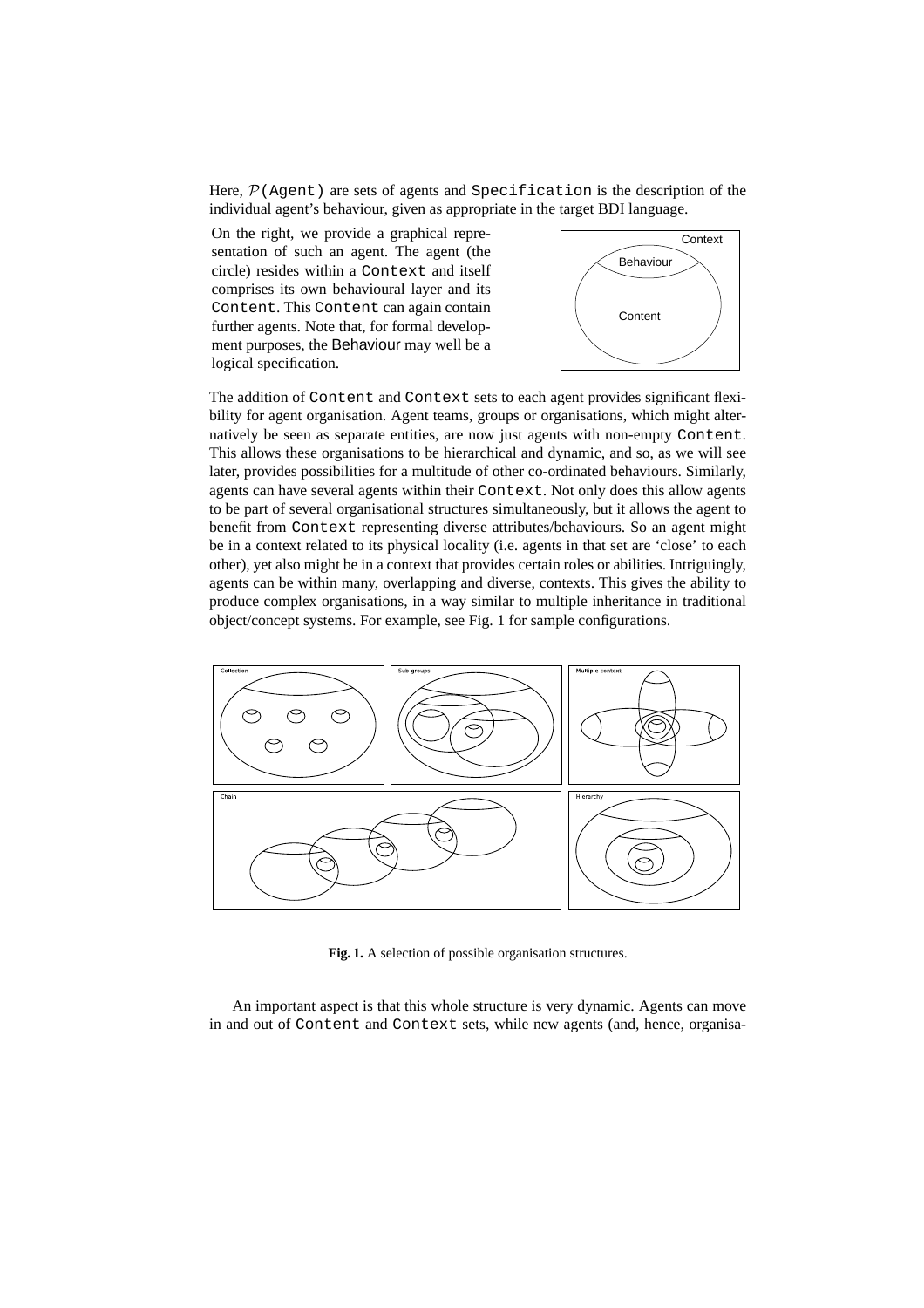tions) can be spawned easily and discarded. This allows for a range of structures, from the *transient* to the *permanent*. From the above it is clear that there is no enforced distinction between an agent and an agent organisation. All are agents, all may be treated similarly. While it may seem counter-intuitive for an organisation to have beliefs and goals, many of the surveyed systems required team constructs such as tasks or goals that can naturally be viewed as belonging to a team/group agent. Some also required *control agents* to manage role assignment and communication which in this framework can be handled by the containing agent itself if so desired. On the other hand it is possible to distinguish between agents (with empty Content) and organisations (with non-empty Content) and for a programmer to exclude certain constructs from organisations in order to allow an organisation-centred approach, if required.

Finally, it is essential that the agent's internal behaviour, be it a program or a specification, have direct access to both the Content and Context sets. As we will see below, this allows each agent to become more than just a 'dumb' container. It can control access to, restructure, and share information and behaviours with, its Content. In order to describe fragments of the agent's behaviour during the rest of the paper, we will use simple **IF**...**THEN**...**ELSE** statements. Again, this does not prescribe any particular style of BDI language.

#### **3.2 Communication**

The core communication mechanism between agents in our model is broadcast message-passing. The use of broadcast is very appealing, allowing agent-based systems to be developed without being concerned about addresses/names of the agents to be communicated with. The potential inefficiency of broadcast communication is avoided by the use of the agents' Content and Context structures. By default, when an agent broadcasts a message, it is sent to all members of the agent's Context sets with the message being forwarded to agents within the same context. This, effectively, produces *multicast*, rather than full broadcast, message-passing.

This is clearly a simple, flexible and intuitive model, and the system developer is encouraged to think in this way. However, it is useful to note that multicast, or 'broadcast within a set', is actually implemented on top of point-to-point message passing! We will assume that the BDI language has a communication construct that can be modelled as the action  $send(recient, m)$  which means that the message m has been sent to the agent *recipient*, and a corresponding *received*(*sender, m*) which becomes true when the recipient agent receives the message  $m$  from a sender. Let us consider an example where an agent wishes to broadcast to all other members of one of its Context sets. For simplicity, let us term this context set 'group'. An agent wishing to 'broadcast' a message, m, to members of the *group* sends a message,  $send(qroup, broadcast(m)),$ to the group agent alone, as illustrated in Fig. 2.

The effect of sending a broadcast message to the group agent is that the group acts as a proxy and forwards the message to its Content, modifying the message such that the message appears to have originated from the proxy. In this way agents maintain their anonymity within the group.

> IF  $received(from, broadcast(m))$ **THEN** for each x in {Content \  $from$ }  $send(x, m)$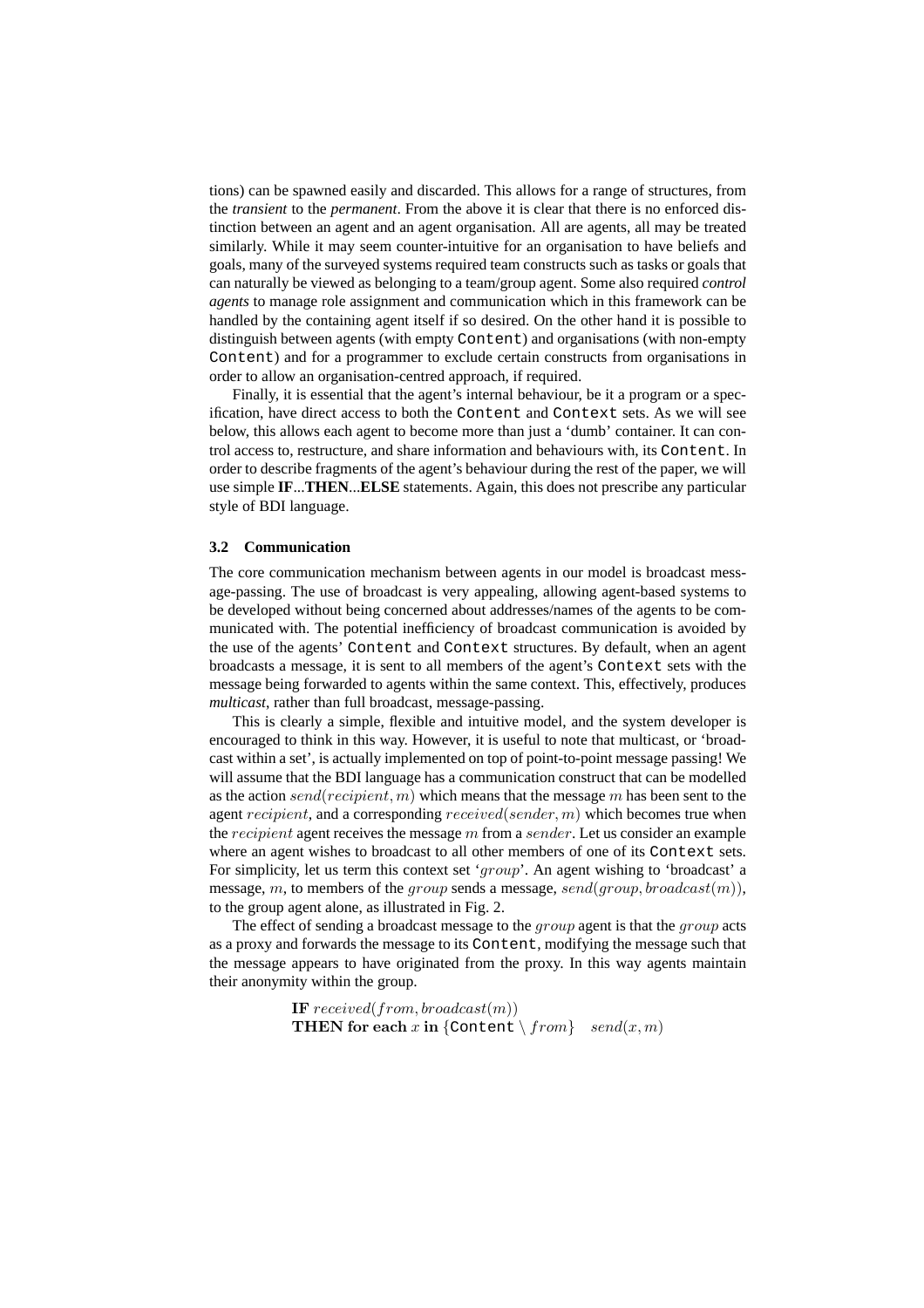

**Fig. 2.** Broadcast within a Group.

Being an agent-centred approach to multi-agent organisation there does not exist an (accessible) entity that references *all* agents in the agent space, thus *true* broadcast is not possible. However a number of recursive group broadcasts can be specified, allowing a message to be propagated to all agents with an organisational link to the sender.

For example, reaching all accessible agents requires the sending agent to send a message to all members of its Context and Content sets and for each first-time recipient to recursively forward that message to the union of their Context and Content (excluding the sender). Clearly this is not an efficient method of communication as it is possible for agents to receive multiple copies of the same message, and so it may not be practical in very large societies, but what it lacks in sophistication it makes up for in simplicity and clarity [14].

### IF received(from, broadcastAll(m)) $AND$  not received(,m) THEN for each x in {Content ∪ Context}  $send(x, m)$  AND  $send(x, broadcastAll(m))$

Perhaps more useful than indiscriminate broadcasting would be the case of an agent who wants to reach all other members of the 'greatest' organisation to which it belongs. This requires a message to propagate up through the agent structure until it reaches an agent with an empty context, at which point the message is sent downwards until all members and sub-members have been reached.



**Fig. 3. (a)** Nested Organisations **(b)**. Propagation of Messages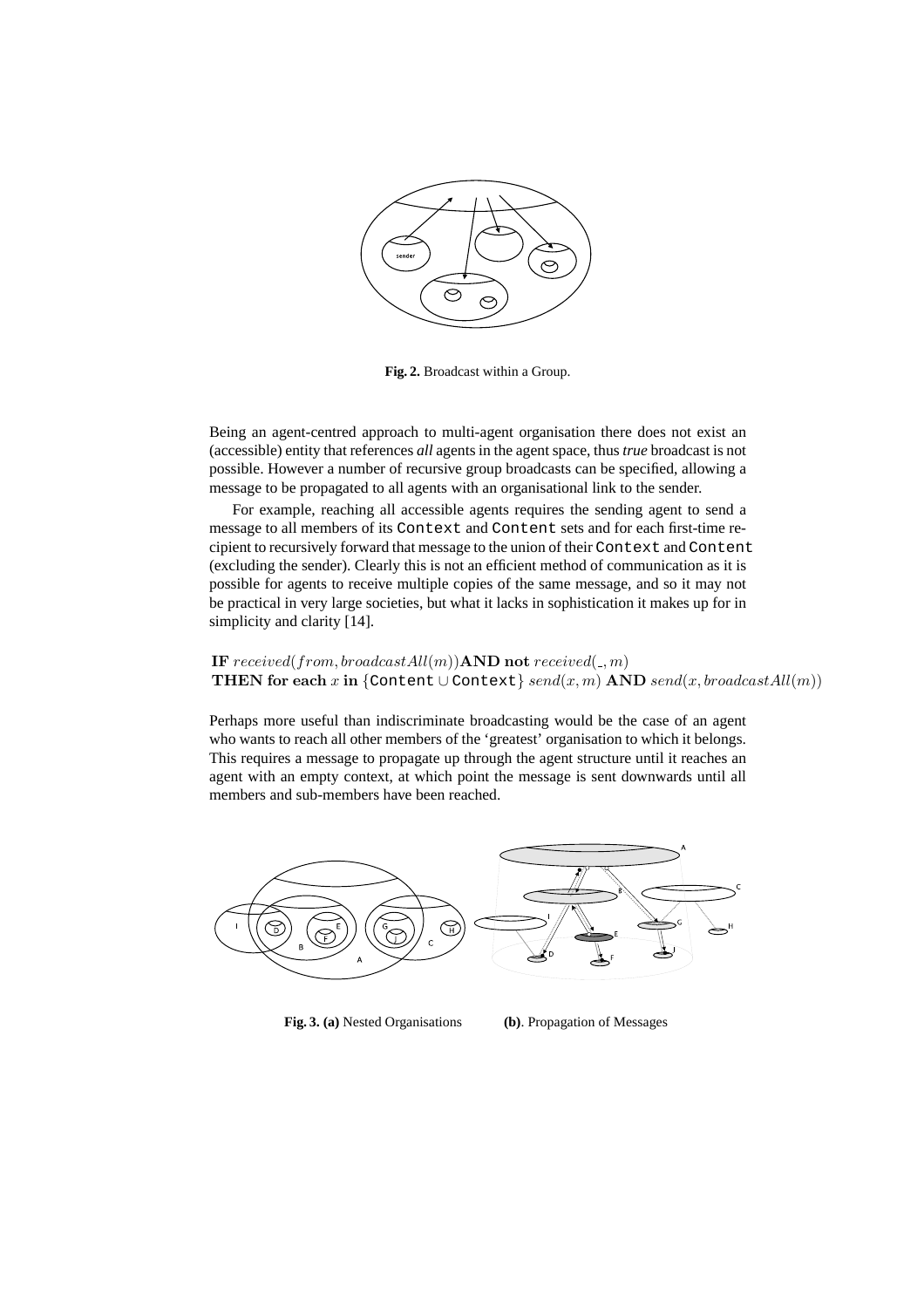To illustrate this, consider the situation of agent  $E$  in Fig. 3(a), who wants to send a message to its entire organisation — the organisation specified by A. A *propagate*  $Up(m)$ message originates from agent E who sends it to agent B. B's context is non-empty so the message continues upwards to A. Since A is the widest organisation to which E belongs (it has an empty Context set), it modifies the message, converting it to propagateDown(message) and broadcasts it along with the message to all members of its Content. Upon receipt of this message, agents B and G send it to their Content and so it continues until the message reaches an agent with an empty Content as illustrated by Fig. 3(b). This might be specified as follows.

IF received(, propagate  $Up(m)$ ) AND Context  $\neq \emptyset$ **THEN** for each x in {Context}  $send(x, propagateUp(m))$ 

IF  $received($ , propagate  $Up(m))$  AND Context =  $\emptyset$ **THEN** for each x in {Content}  $send(x, m)$  AND  $send(x, propagateDown(m))$ 

IF  $received($ ,  $propagateDown(m))$  AND Content  $\neq \emptyset$ **THEN** for each x in {Content} send(x, m) AND send(x, propagateDown(m))

### **3.3 Refining and Restricting Communications**

Further restriction of communication is possible by, for example, restricting the type of communications agents can make. Employing the concept of speech acts [23] we can use the group agent as a communication filter that restricts intra-group messaging to those messages that conform to permissible protocols or structures.



**Fig. 4.** Filtering communication by group.

If, for example, a fact-finding agent contains a number of agents with access to information resources, it may be necessary to restrict their communication to **inform** speech acts. In such circumstances it is possible to modify the default behaviour by imposing a message filter.

> IF  $received(from, broadcast(m))$ AND  $informFilter(m)$ THEN for each x in {Content \  $from$ }  $send(x, m)$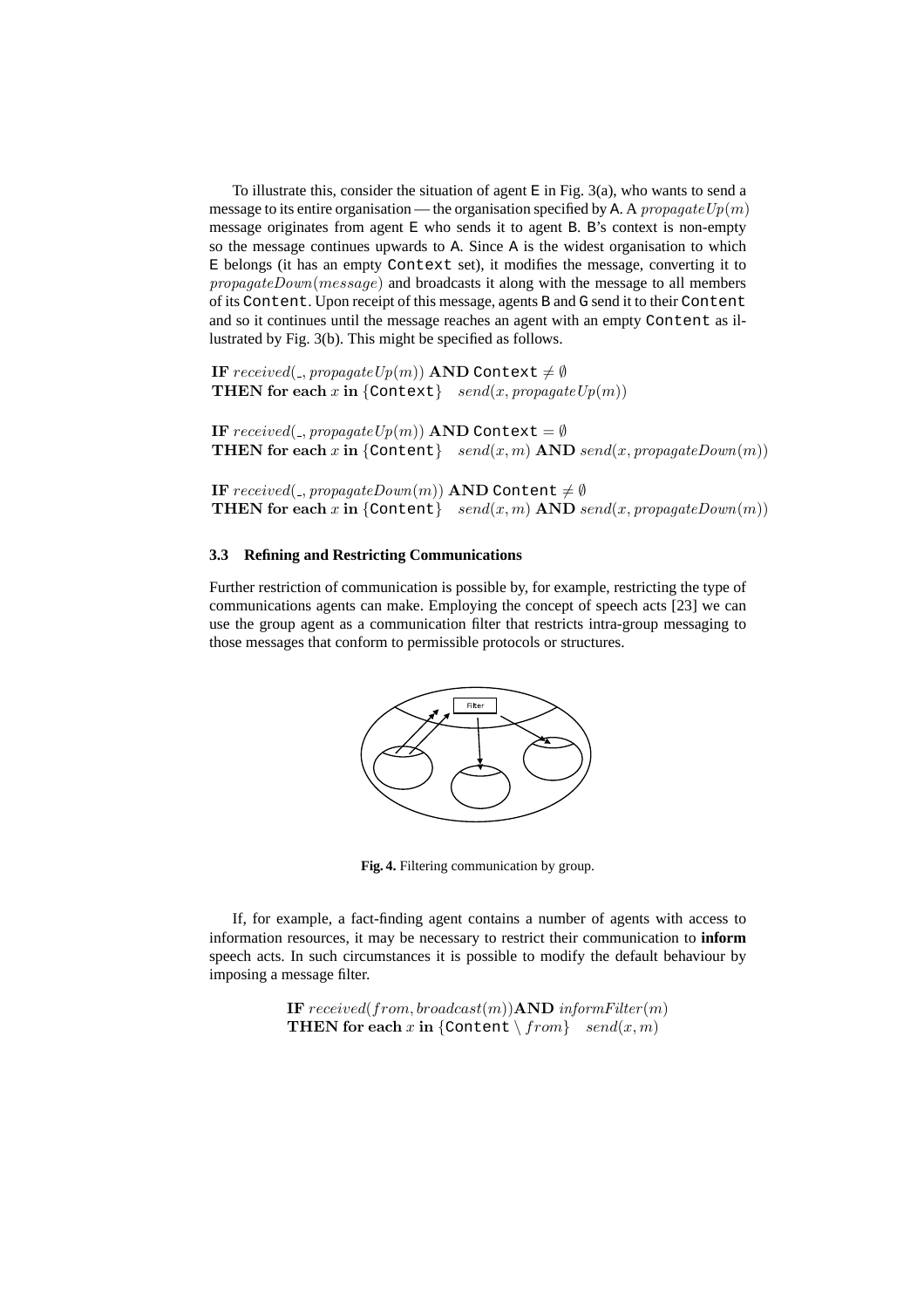See Fig. 4 for an example of this. In this way filters can be adapted for many purposes, enabling organisations to maintain:

*relevance* — ensuring communication is relevant to group goal(s), intentions or tasks; *fairness* — allowing each member of a group an equal opportunity to speak; and *legality* — assigning permissions to group members to restrict communication.

### **3.4 Communication Semantics**

The above variations on *broadcast* define varying semantics for a message. A key feature of the grouping approach is that the semantics of communication is flexible and, potentially, in the hands of the programmer. Such semantics can also, potentially, be communicated between agents in the form of plans allowing an agent to adopt different semantics for communication as its Context changes.

Adherence to particular common communication protocols/semantics also allows groups to establish the extent to which a member is autonomous (e.g., a group can use a semantics for **achieve** speech acts which forces recipients to adopt the communicated goal). This is important because organisational approaches vary from those in which group behaviour is specified by the organisation and imposed on its members with little option for autonomy to those in which group behaviour emerges from an appropriate combination of individual agents without any explicit coordination at all.

### **4 Common Multi-Agent Structures**

In this section we will examine some of the key structuring mechanisms that are either explicit or implicit within the approaches surveyed in Section 2, and show how each might be represented appropriately, and simply, using the approach outlined above. Table 1 lists the mechanisms identified by our surveyed authors as being useful in the specification of agent co-operation. We believe that our approach is flexible enough to model all of these but for brevity we will only demonstrate a sample of them.

#### **4.1 Sharing Information**

**Shared beliefs** Being a member of all but the least cohesive groups requires that some shared beliefs exist between its members. Making the contentious assumption that all agents are honest and that joining the group is both individual rational and group rational, let agent i hold a belief set  $BS_i$ . When an agent joins a group<sup>1</sup> j it receives beliefs  $BS_i$  from the group and adds them to its own belief base (invoking its own belief revision mechanism is case of conflicting beliefs). The agent in receipt of the new beliefs may or may not disseminate them to the agents in its content, depending on the nature and purpose of the group. Once held, beliefs are retained until contradicted.

<sup>&</sup>lt;sup>1</sup> Let us refer to such an agent as a *group* to distinguish it from the agent within its Content.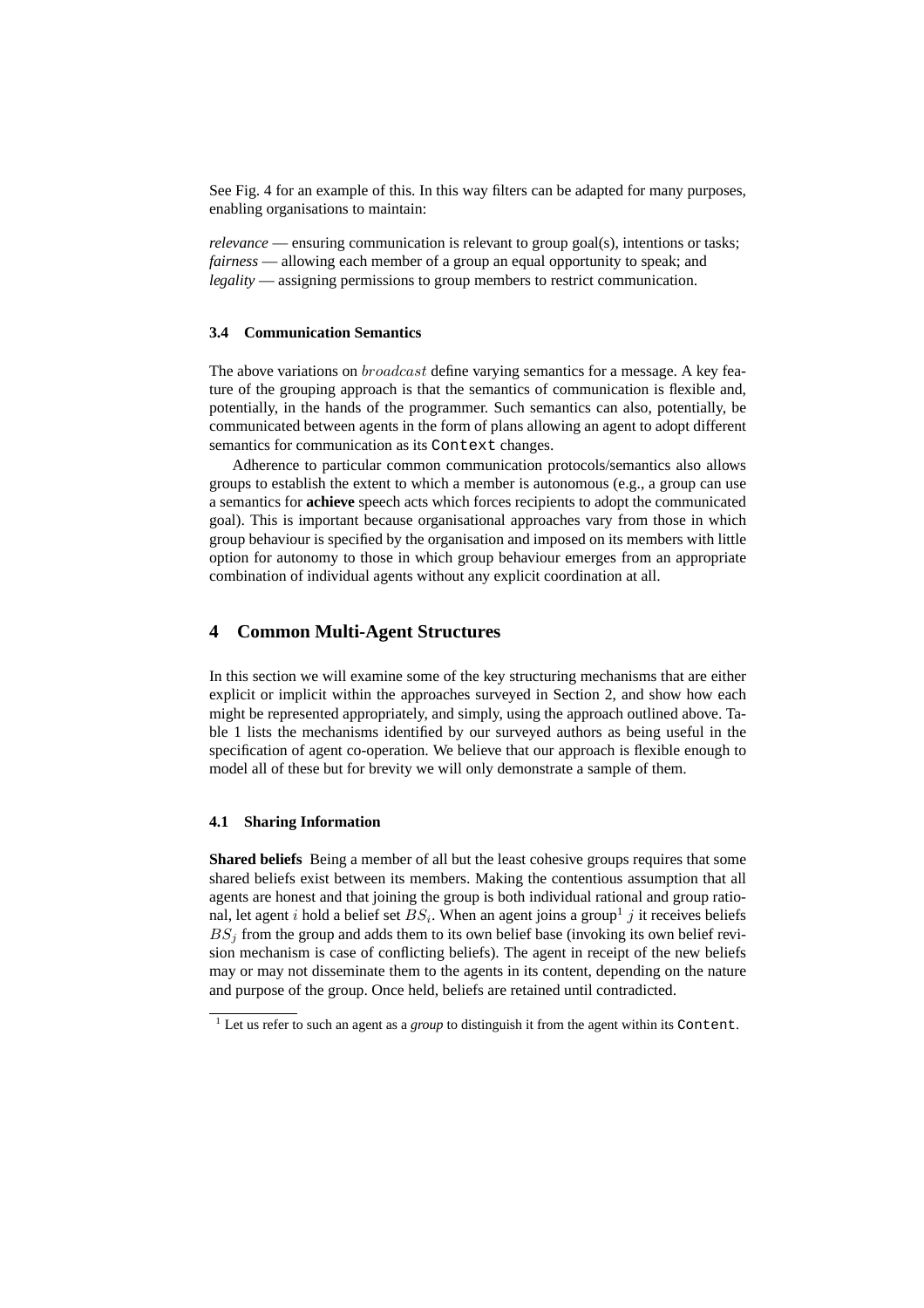

**Table 1.** Multi-agent organisation concepts.

**Joint beliefs** Joint beliefs are stronger than shared beliefs. To maintain the levels of cohesion found in teams each member must not only believe a joint belief but must also believe that its team members also believe the joint belief. Let us assume the agent is capable of internal actions such as  $addBelief (Belief, RelevantTo)$  adding  $Belief$  to its belief base, and recording the context that *Belief* is relevant to. Upon joining a group, an agent is supplied the beliefs relevant to that context, which it stores in its belief base along with the context in which they hold.

> IF  $received(from, membershipConfirm(beliefSet))$ **THEN** for each b in  ${beliefSet}$  addBelief (b, from)

The presence of such Context meta-information can be used to specify boundaries on agent deliberation, thus mitigating the complexity caused by introducing another variable. When leaving a Context an agent might either choose to drop the beliefs relevant to that Context or to retain them.

### **4.2 Sharing Capabilities**

Let agent  $Ag_i$  have a goal G, for which a plan P exists but that  $Ag_i$  does not have and therefore must find an agent that does. Two options available to  $Ag<sub>i</sub>$  are to find an agent  $Ag_j$ , who has P, and either: request that  $Ag_j$  carries out the plan; or request that  $Ag_j$ sends P to  $Ag_i$  so that  $Ag_i$  can carry out the plan itself. The first possibility suggests a closer degree of co-operation between agents i and j, perhaps even the sub-ordination of agent j by agent i. Whereas, in the second possibility, agent i benefits from information supplied by  $i$ .

In the first scenario we might envisage a group in which a member (or the group agent itself) asks another member to execute the plan. In the second case, we can envisage agents i and j *sharing* a plan. This second scenario is typical if groups are to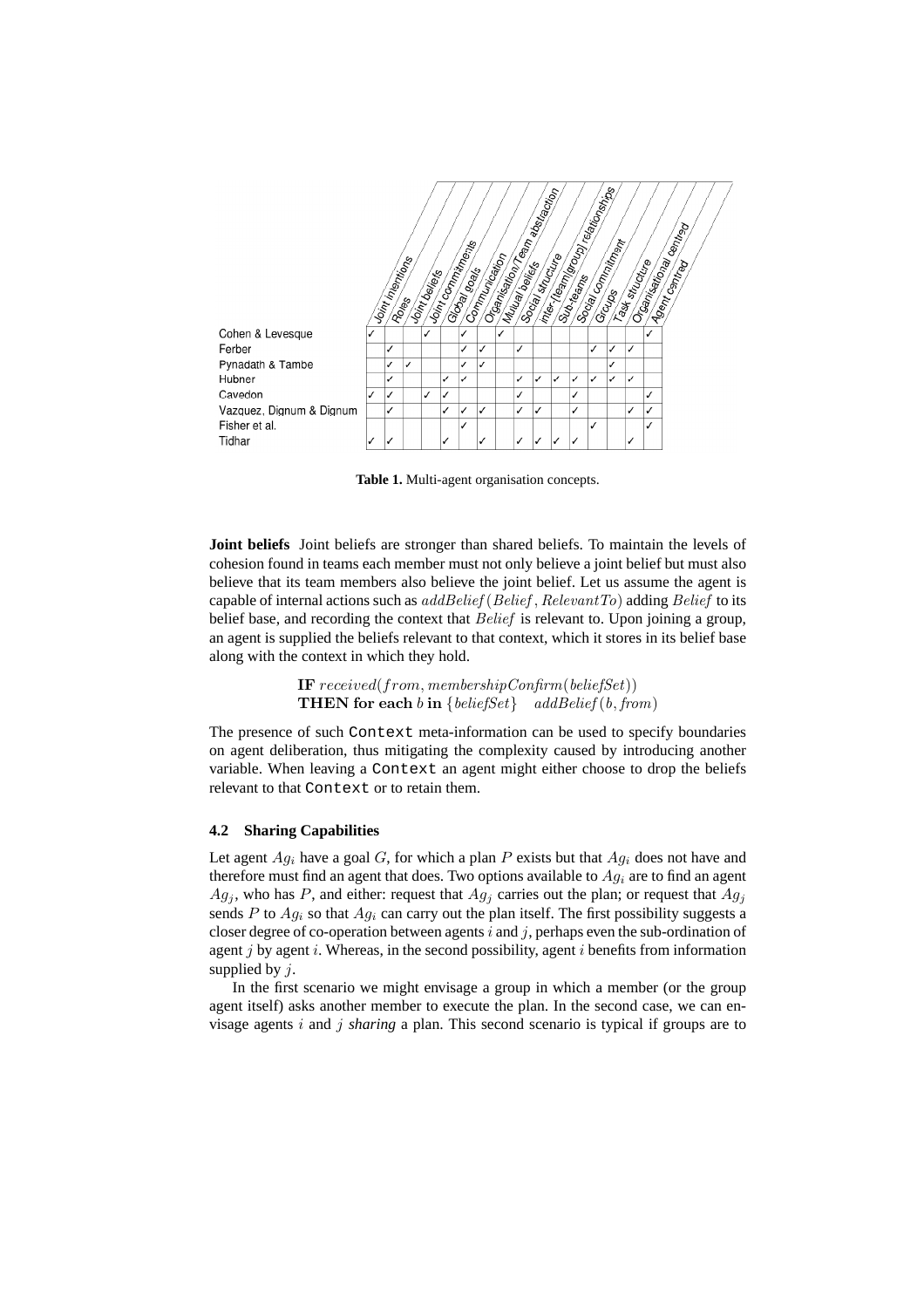capture certain capabilities — agents who join the Content of such a group agent are sent (or at least can request) plans shared amongst the group.

### **4.3 Joint Intentions**

An agent acting in an independent self-interested way need not inform any other entity of its beliefs, or changes to them. On the other hand, an agent who is working, as part of a team, towards a goal shared by itself and all other members of the team has both an obligation and a rational interest in sharing relevant beliefs with the other team members [8]. This gives an agent a *persistent* goal with respect to a team, such that the agent must intend the goal whilst it is the team's mutual belief that the goal is valid (not yet achieved, achievable and relevant) — it must not give up on a goal nor assume the goal has been achieved, independently. The implications of this impact on agent's individual behaviour when it learns, from sources external to the group, that the goal is no longer valid. In such a situation the team/group agent maintains its commitment to the invalid goal but informs its team members of the antecedent(s) that lead it to believe the goal is invalid. Only when the agent receives confirmation that the entire team share its belief does it drop its commitment.

The intuitive implementation of this joint intention is not via a team construct but with an extension of an agent's attributes, but increases in expressiveness of this sort are often accompanied by increased complexity. The organisational or team construct may overcome this problem but we believe that our simple group approach is sufficient to implement joint intentions, mutual beliefs and common goals. Consider the scenario given in Fig. 5.



**Fig. 5.** Communicating Joint Intentions.

*Agent A.* On joining group  $T$ , agent A accepts goal  $JI$  and confirms its adoption of the goal. Whilst  $T$  remains a member of  $A$ 's Context,  $A$  informs  $T$  of all beliefs that are relevant to  $JI$ . Finally, all communications from agent  $T$  must be acknowledged, with an indication of the agent's acceptance (or non-acceptance) of the information.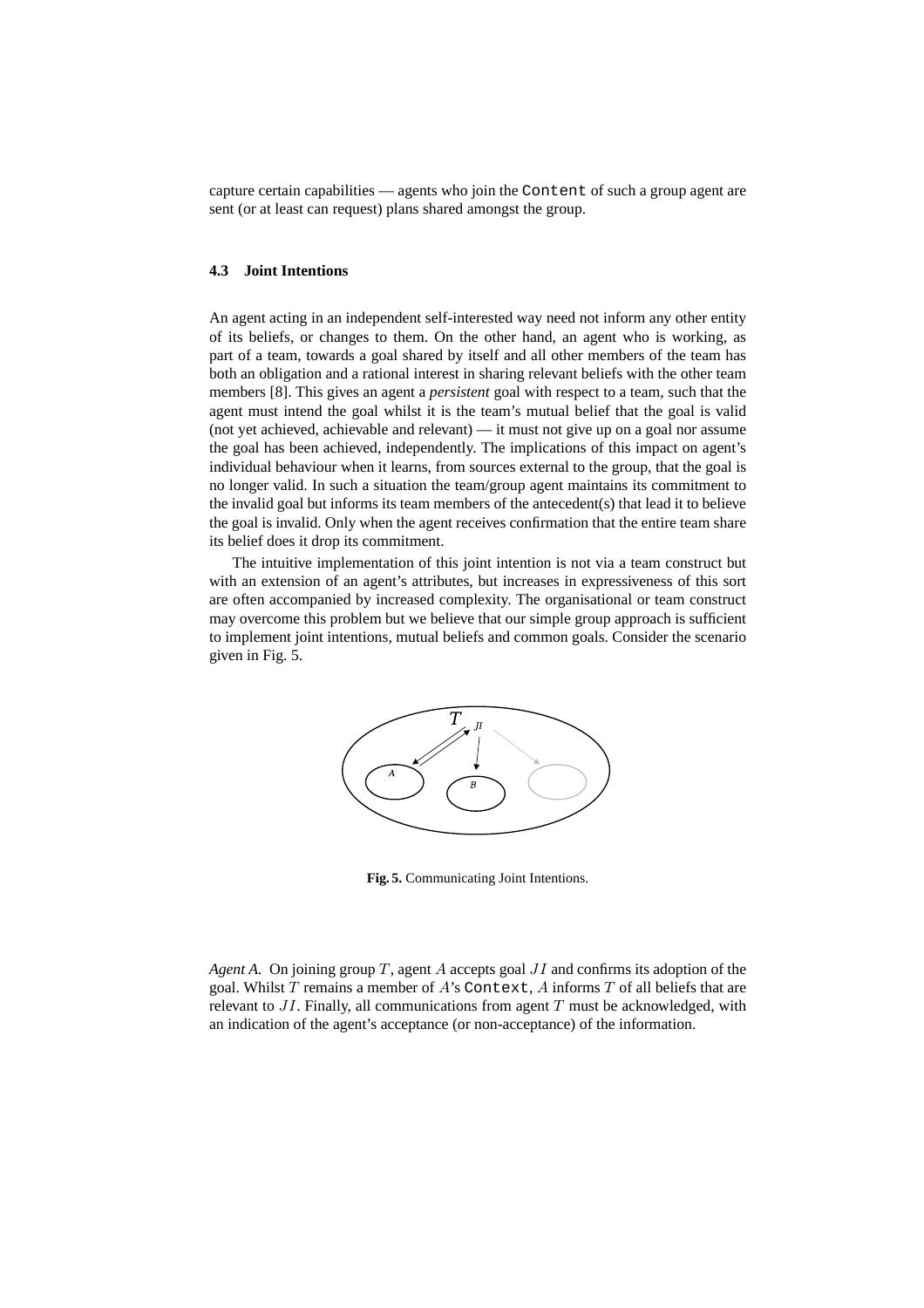A simple specification of this might be:

```
IF received(from, jointIntention(JI))
THEN achieve(JI) AND send(from, ack(JI))
```
IF belief( $\varphi$ ) AND there is x in {Context} relevant  $To(\varphi, x)$ THEN  $send(x, \text{inform}(\varphi))$ 

IF  $qoal(\gamma)$  AND there is x in {Context} relevant  $To(\gamma, x)$ **THEN** achieve( $\gamma$ )

Thus, an agent is obliged to inform its group of beliefs relevant to jointly held intentions and will maintain a goal whilst it remains relevant to its Context.

*Agent T.* Evaluates group beliefs and communicates the adoption, and dropping, of intentions when mutual agreement is established. Since  $T$  has details of the agents in its Content and can send messages to interrogate them, it can maintain knowledge of *common* information and behaviours, and reason with this.

#### **4.4 Roles**

The concept of a role is a common abstraction used by many authors for a variety of purposes [17, 12, 25], including:

- **–** to define the collective abilities necessary to achieve a global goal;
- **–** to provide an agent with abilities suitable for team activity;
- **–** to constrain or modify agent behaviour for conformance with team norms; and
- **–** to describe a hierarchy of authority in an organisation of agents and hence create a permissions structure.

Roles are most obviously integrated into our framework as further agents whose Content is those agents fulfilling the role and whose Context is the organisation to which the role belongs. However in some cases, in particular strict hierarchies, it may be possible to associate roles directly with the organisational agent. Below we examine a variety of such role types and consider in more detail how each could fit into our model.

**Ability roles** Let plan P be a complex plan that requires abilities  $x, y$  and z if it is to be fulfilled. An agent A is created (without any domain abilities of its own) to gather together agents that have the necessary abilities. Agent A might generate a new agent in its Content for each of the abilities required to fulfil plan  $P$ . When agent  $A$  encounters an agent with ability  $x, y$  or z it adds the agent to the Content of the appropriate group (agent), analogous to assigning roles.

A talented agent might become a member of several ability sets. The ability set, itself an agent, may be a simple container or could exhibit complex behaviour of its own. One basic behaviour might be to periodically request (of the agents in its Content) the execution of its designated ability. Note that, in the case of an ability that is hard to carry out, it may be provident to include many agents with that ability. Similarly, the desired ability might be a complex ability that must be subjected to further planning, resulting in a number of nested abilities.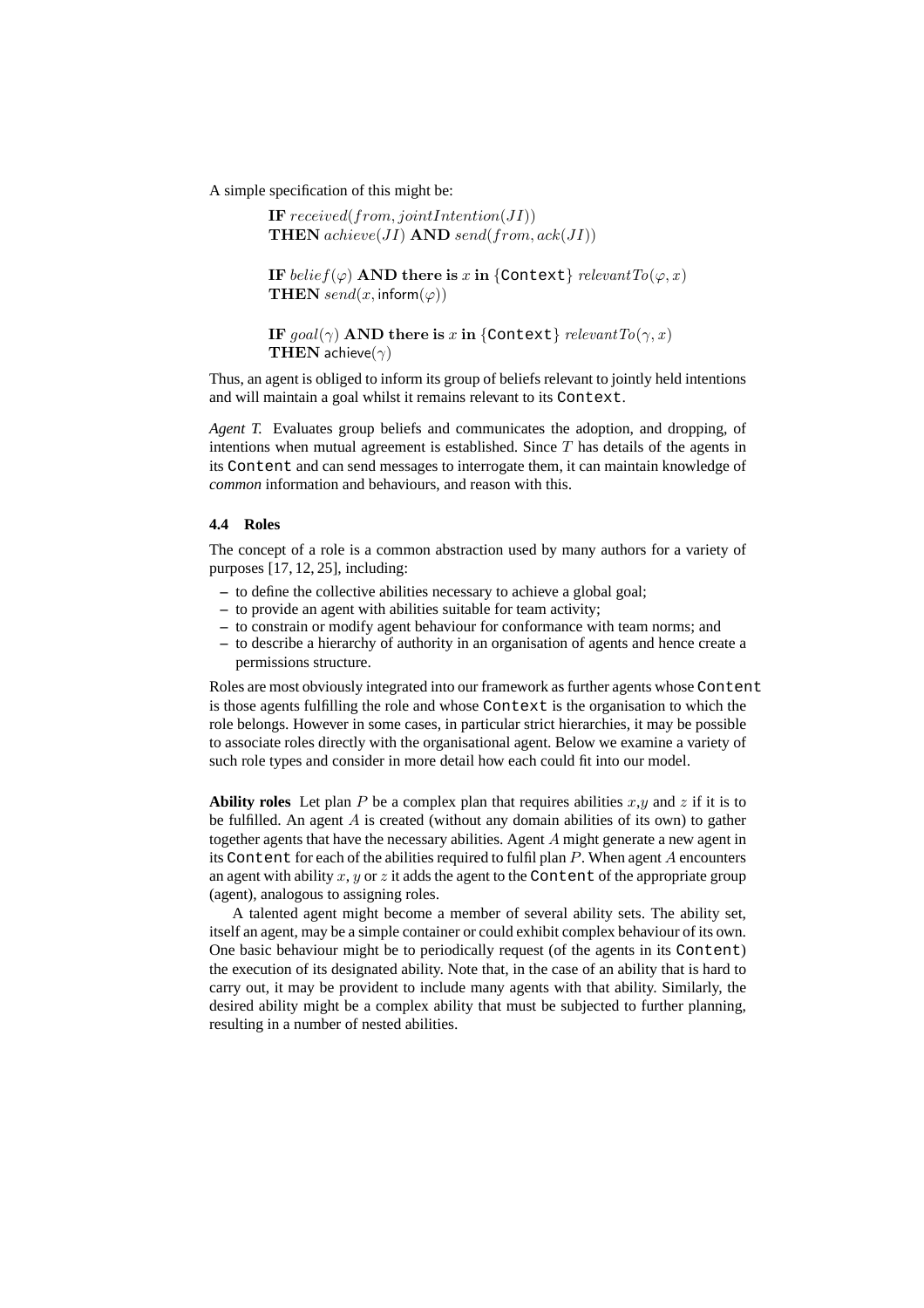

**Fig. 6.** Roles according to abilities.

**Roles in society** Joining a society, organisation or team of agents commonly involves the adoption of the norms of that society, organisation or team. Whether these norms are expressed as beliefs, goals, preferences or communication protocols, our approach allows them to be transmitted between group members, particularly at the time of joining. For example, if team membership requires that members acknowledge receipt of messages then each new member of a group might be given the new rule (behaviour)

### IF  $received(aq, \theta)$  THEN  $send(aq, \allowbreak ack(\theta))$

A stronger constraint might require an agent to believe all messages received from its Context:

IF  $received(aq, \theta)$  AND  $aq \in \text{Context}$  THEN  $addBelief(\theta, aq)$  AND  $send(aq, ack(\theta))$ 

Of course, agents can not be certain that another agent will keep with given constraints or comply with norms of the society, the most it can do is demand formal acknowledgement of its request and a commitment to do so. Group membership can be denied if an agent fails to satisfy the *entry criteria*.

**Authority roles** None of the structures discussed usefully reflect hierarchies of authority. Each allow almost arbitrary group membership, with transitive and cyclic structures possible making them unsuitable for expressing a hierarchy of authority, which by its nature must be acyclic with exactly one root.

A common use for such a hierarchy is for creating channels of communication. Our approach to grouping enables communication restrictions for free, as agents may only communicate with their immediate superiors (context), or their direct subordinates (content). Communication to peers (by multicast) can only be achieved by sending a single broadcast message to the agent common to the contexts of the intended recipients. The receiving [superior] agent will, if it deems it appropriate, forward the message to the other agents in its content.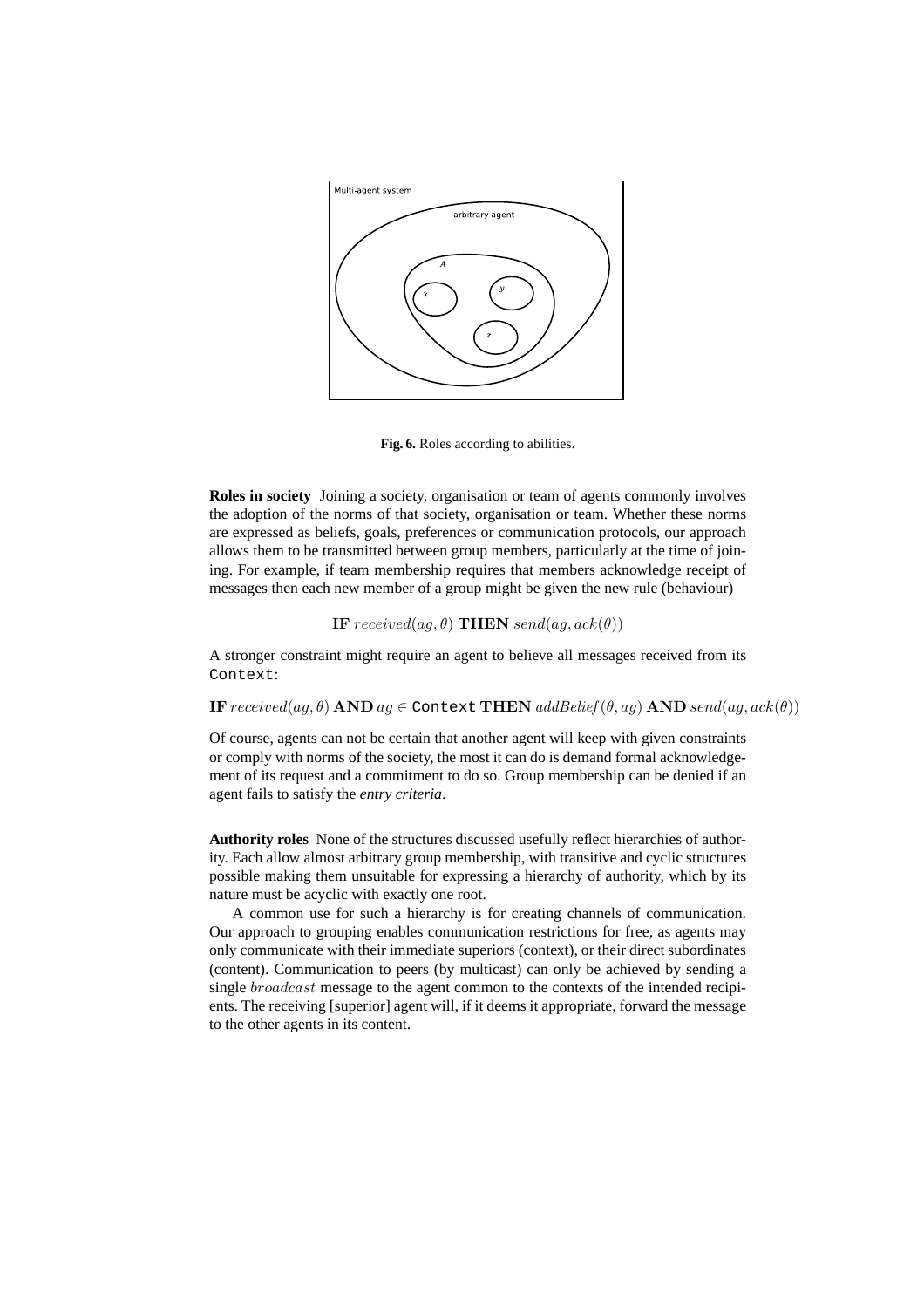### **5 Concluding Remarks**

In this paper, we have proposed a simple but clear model for multi-agent structuring in agent languages based on varieties of the logical BDI approach. Although derived from work on METATEM, we propose this as a general approach for many languages. To support this, we first show how simple and intuitive the approach is and how the underlying structures of any appropriate language can be modified. (Note that more detailed operational semantics for our grouping approach in logic-based BDI languages is given in [10].) We then showed, in a necessarily brief way, how many of the common teamwork and organisation aspects can be modelled using our approach.

In order to evaluate the approach, we have also implemented it in AgentSpeak (actually, Jason [3]) and have developed several simple examples of dynamic organisations. This simple additional layer has so far proved to be convenient and powerful. Obviously, the Content/Context approach has also been extensively used in previous work on METATEM [14–16]. In addition, it has been incorporated in the semantics of AIL [9], a common semantics basis for a number of languages, including AgentSpeak and 3APL; see [10] for formal details.

### **5.1 Future Work**

Our immediate aim with this work is to apply the model to larger applications, particularly in the areas of ubiquitous computing and social organisations. This will give a more severe test for the approach and will highlight any areas of difficulty.

As mentioned above, the approach is being integrated into the AIL semantics [9], which provides a common semantics basis for a number of BDI languages. Since translations from AgentSpeak, 3APL, etc are being produced, we also aim to translate the organisational aspects used into the above model.

Finally, since the aim of the work on AIL is to provide generic verification techniques for BDI languages (that can be translated to AIL) [4]. In extending the AIL semantics, we also aim to provide verification techniques for teams, roles and organisations developed within BDI languages.

### **References**

- 1. H. Barringer, M. Fisher, D. Gabbay, R. Owens, and M. Reynolds, editors. *The Imperative Future: Principles of Executable Temporal Logic*. Research Studies Press, 1996.
- 2. R. H. Bordini, M. Dastani, J. Dix, and A. El Fallah Seghrouchni, editors. *Multi-Agent Programming: Languages, Platforms and Applications*. Springer-Verlag, 2005.
- 3. R. H. Bordini, J. F. Hübner, and R. Vieira. *Jason* and the Golden Fleece of Agent-Oriented Programming. In Bordini et al. [2], chapter 1, pages 3–37.
- 4. R. H. Bordini, M. Fisher, W. Visser, and M. Wooldridge. Verifying Multi-Agent Programs by Model Checking. *Journal of Autonomous Agents and Multi-Agent Systems* 12(2):239-256, 2006.
- 5. L. Cavedon, A. S. Rao, and G. Tidhar. Social and Individual Commitment. In *Proc. PRICAI Workshop on Intelligent Agent Systems, Theoretical and Practical Issues*, pages 152–163. Springer, 1997.